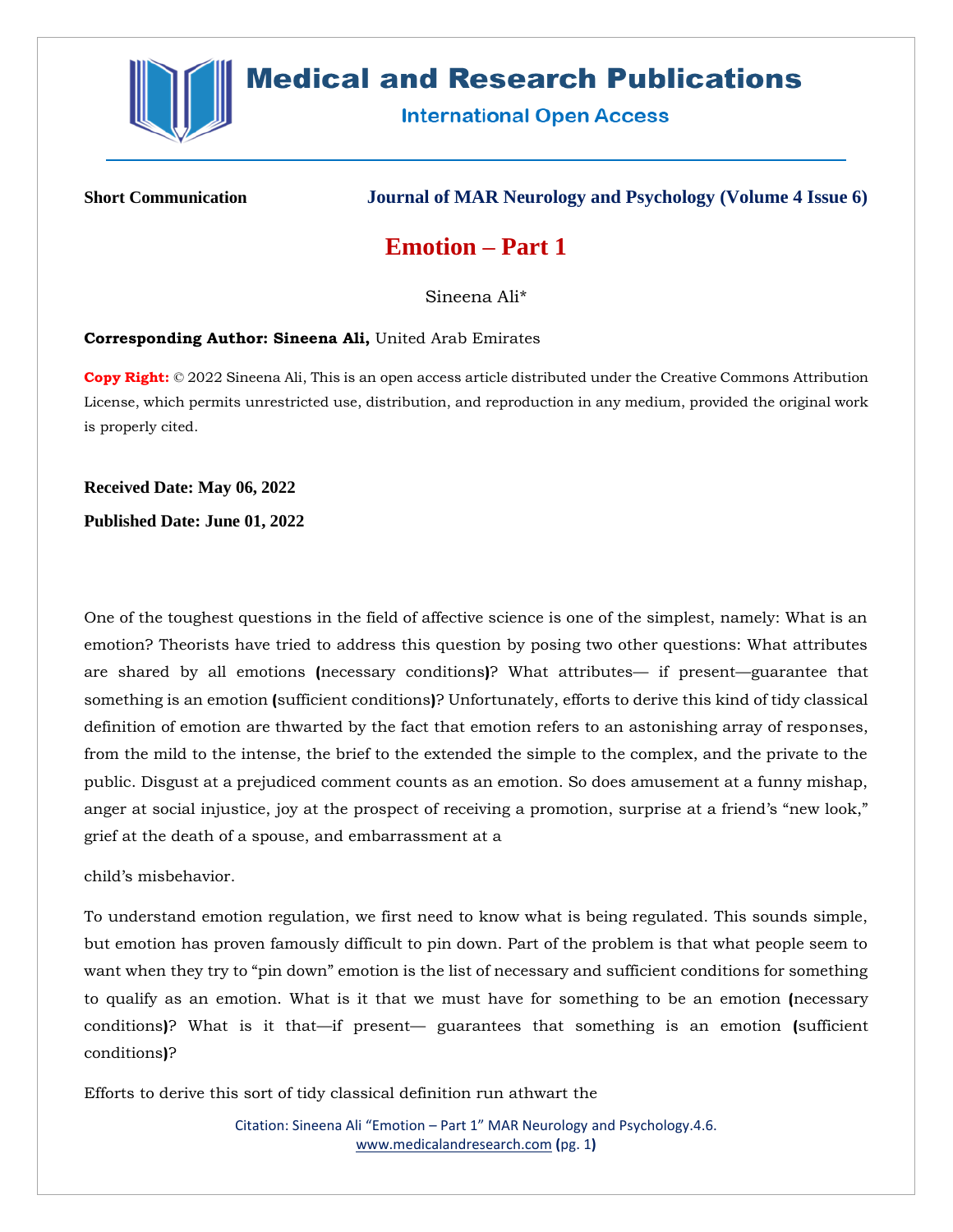#### **Journal of MAR Neurology and Psychology (Volume 4 Issue 6)**

fact that "emotion" is a term that was lifted from common language, and refers to an astonishing array of happenings, from the mild to the intense, the brief to the extended, the simple to the complex, and the private to the public.

The first core feature of emotion has to do with when it occurs. According to appraisal theory, emotions arise when an individual attends to and evaluates **(**appraises**)** a situation as being relevant to a particular type of currently active goal **(**Lazarus, 1991; Scherer,

Schorr, & Johnstone, 2001**)**. The goals that underlie this evaluation may be enduring **(**staying alive**)** or transient **(**wanting another piece of cake**)**. They may be conscious and complicated **(**aspiring to become a professor**)** or unconscious and simple **(**trying to avoid stepping in puddles**)**. They may be widely shared **(**having close friends**)** or highly idiosyncratic **(**finding a new way of tying one's shoes**)**. Whatever the goal, and whatever meaning the situation has in light of the goal, it is this meaning that gives rise to emotion. As this meaning changes over time—due either to changes in the situation itself or changes in the meaning the situation holds for the individual—the emotion will also change. The second core feature of emotion has to do with its multifaceted nature. Emotions are whole- body phenomena that involve loosely coupled changes in the domains of subjective experience, behavior, and central and peripheral physiology **(**Mauss, Levenson, McCarter, Wilhelm, & Gross, 2005**)**. The subjective aspect of emotion is so central to many

instances of emotion that the terms "emotion" and "feeling" often are used interchangeably. But emotions not only make us feel, they also incline us to act **(**Frijda, 1986**)**. These impulses to act in certain ways **(**and not act in others**)** include changes in facial behavior and body posture, as well as situationspecific instrumental actions such as staring, hitting, or running. These changes in experience and behavior are associated with autonomic and neuroendocrine responses that both anticipate emotionrelated behaviors **(**thereby providing metabolic support for the action**)** and follow them, often as a consequence of the motor activity associated with the emotional response **(**Lang & Bradley, 2010**)**. As functionalist accounts of emotion make clear, the multifaceted responses that comprise emotion often **(**but not always**)** are useful in helping to achieve the goals that gave rise to emotions in the first place **(**Levenson, 1999**)**.